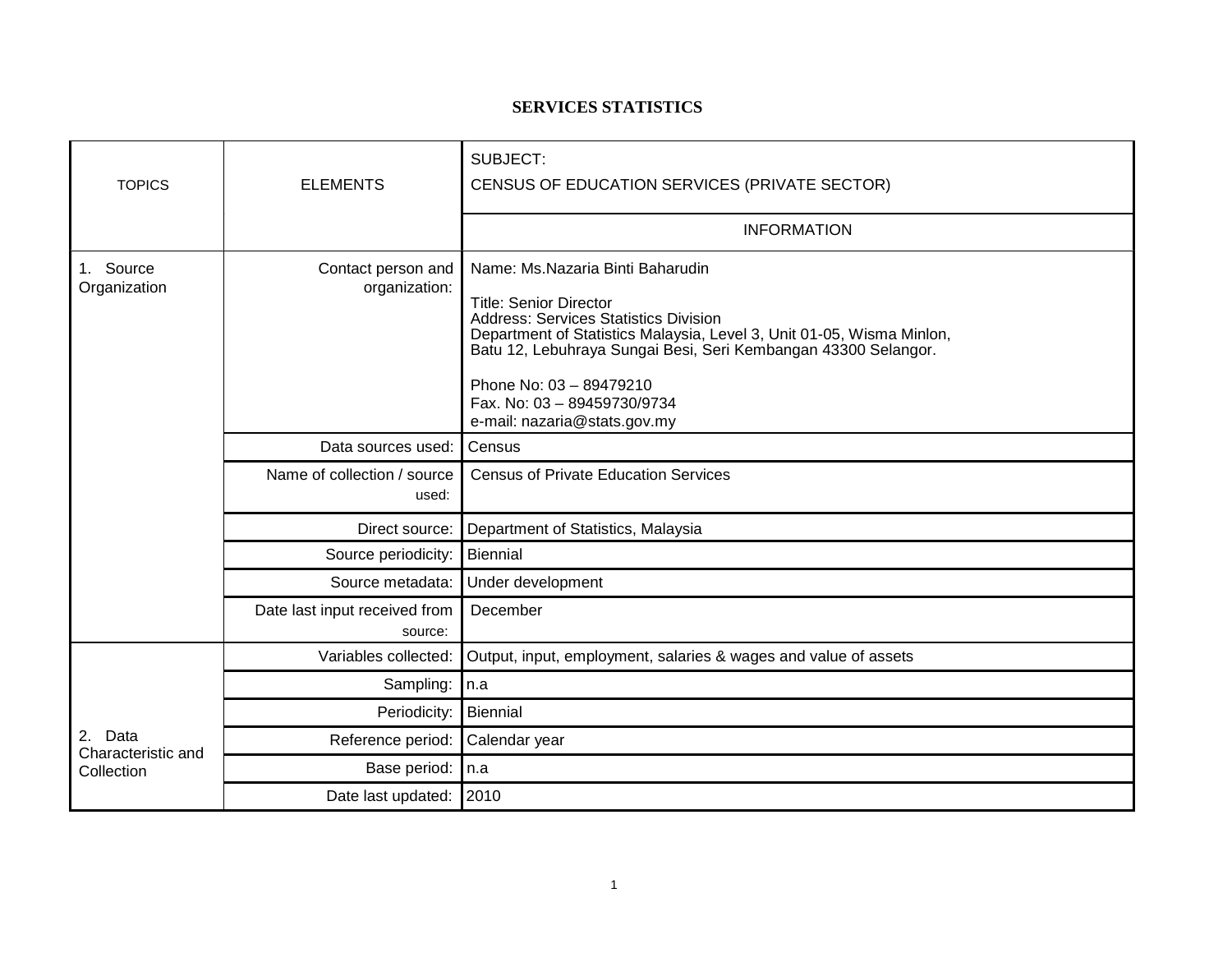|                                                           | Link to release calendar:                     | l n.a                                                           |  |
|-----------------------------------------------------------|-----------------------------------------------|-----------------------------------------------------------------|--|
|                                                           | Other data characteristics and<br>collection: | n.a                                                             |  |
| Statistical<br>3.<br>Population and<br>Scope of the Data  | Statistical population:                       | Establishments                                                  |  |
|                                                           | Geographical coverage:                        | Malaysia                                                        |  |
|                                                           | Sector coverage:                              | <b>Private Education sector</b>                                 |  |
|                                                           | Institutional coverage:                       | Registered establishment involved in private education services |  |
|                                                           | Item coverage                                 | 10 Industries                                                   |  |
|                                                           | Population coverage:                          | 8,178 establishments                                            |  |
|                                                           | Product coverage:                             | $\ln a$                                                         |  |
|                                                           | Other coverage:                               | $\ln a$                                                         |  |
| 4. Statistical<br>Concepts and<br>Classifications<br>Used | Key statistical concepts used:                | International Recommendations for Industrial Statistics (IRIS)  |  |
|                                                           | Classifications used:                         | Malaysia Standard Industrial Classification, 2008               |  |
| 5. Statistical<br>Computation and<br>Dissemination        | Aggregation and consolidation:                | Industry and national level                                     |  |
|                                                           | Estimation:                                   | In.a                                                            |  |
|                                                           | Imputation:                                   | n.a                                                             |  |
|                                                           | Transformations:                              | n.a                                                             |  |
|                                                           | Validation:                                   | Structure, consistency, range and logical checks                |  |
|                                                           | Index type:                                   | n.a                                                             |  |
|                                                           | Weights:                                      | n.a                                                             |  |
|                                                           | Seasonal adjustment:                          | n.a                                                             |  |
|                                                           | Other computation and<br>adjustments:         | n.a                                                             |  |
|                                                           | Dissemination formats: Printed and digital    |                                                                 |  |